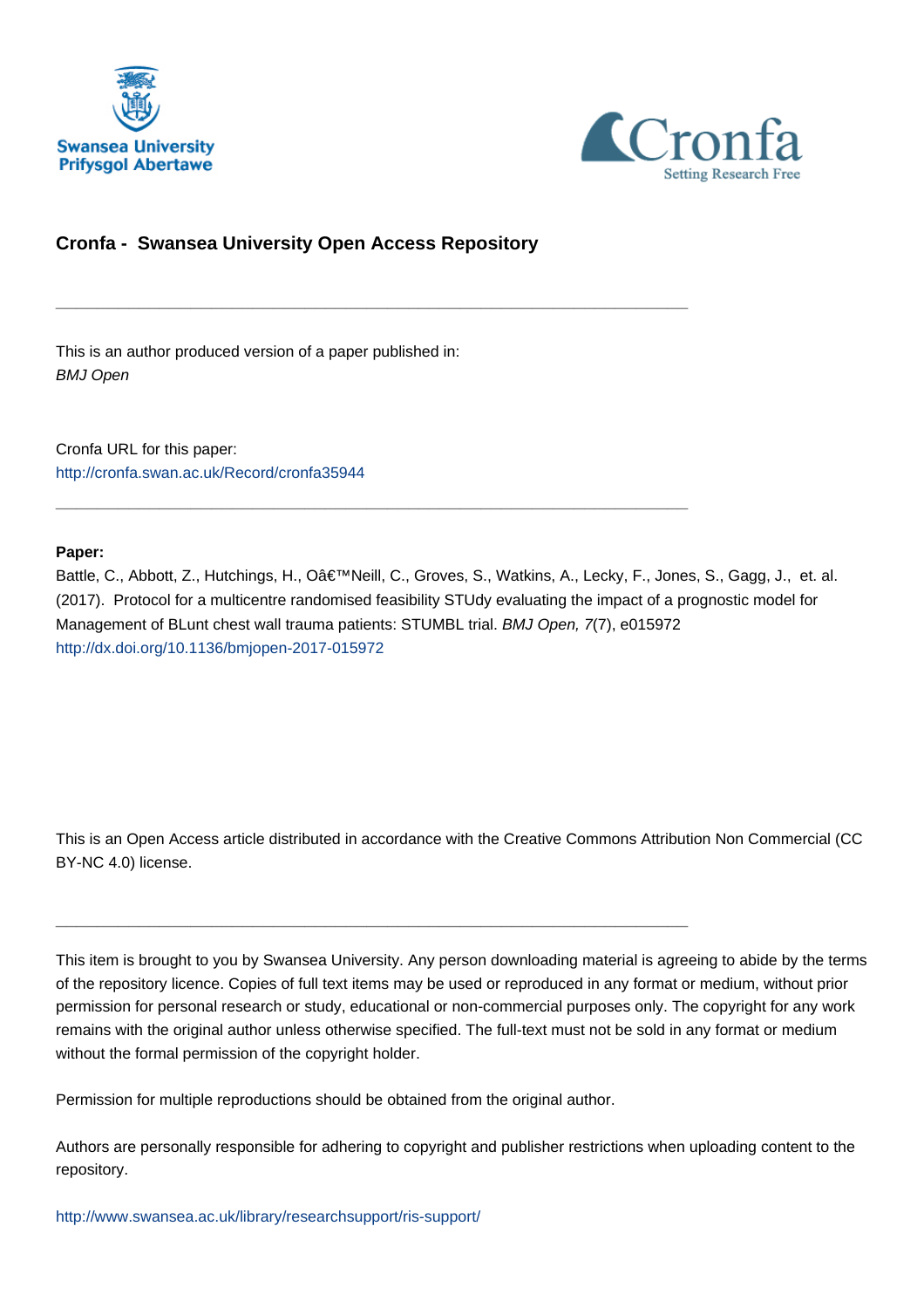# **BMJ Open Protocol for a multicentre randomised feasibility STUdy evaluating the impact of a prognostic model for Management of BLunt chest wall trauma patients: STUMBL trial**

Ceri Battle,<sup>1</sup> Zoe Abbott,<sup>2</sup> Hayley A Hutchings,<sup>2</sup> Claire O'Neill,<sup>2</sup> Sam Groves,<sup>3</sup> Alan Watkins, $^2$  Fiona E Lecky, $^4$  Sally Jones, $^5$  James Gagg, $^6$  Richard Body, $^7$ Philip A Evans<sup>1</sup>

#### **ABSTRACT**

**To cite:** Battle C, Abbott Z, Hutchings HA, *et al*. Protocol for a multicentre randomised feasibility STUdy evaluating the impact of a prognostic model for Management of BLunt chest wall trauma patients: STUMBL trial. *BMJ Open* 2017;7:e015972. doi:10.1136/ bmjopen-2017-015972

► Prepublication history and additional material are available. To view these files please visit the journal online (http://dx.doi. org/10.1136/bmjopen-2017- 015972)

Received 13 January 2017 Revised 12 May 2017 Accepted 22 May 2017



For numbered affiliations see end of article.

Correspondence to Dr Ceri Battle; ceri.battle@wales.nhs.uk Introduction A new prognostic model has been developed and externally validated, the aim of which is to assist in the management of the blunt chest wall trauma patient in the emergency department (ED). A definitive randomised controlled trial (impact trial) is required to assess the clinical and cost effectiveness of the new model before it can be accepted in clinical practice. The purpose of this trial is to assess the feasibility and acceptability of such a definitive trial and inform its design.

Methods/analysis This feasibility trial is designed to test the methods of a multicentre, cluster-randomised (steppedwedge) trial, with a substantial qualitative component. Four EDs in England and Wales will collect data for all blunt chest wall trauma patients over a 5-month period; in the initial period acting as the controls (normal care), and in the second period acting as the interventions (in which the new model will be used). Baseline measurements including completion of the SF-12v2 will be obtained on initial assessment in the ED. Patient outcome data will then be collected for any subsequent hospitalisations. Data collection will conclude with a 6-week follow-up completion of two surveys (SF-12v2 and Client Services Receipt Inventory). Analysis of outcomes will focus on feasibility, acceptability and trial processes and will include recruitment and retention rates, attendance at clinician training rates and use of model in the ED. Qualitative feedback will be obtained through clinician interviews and a research nurse focus group. An evaluation of the feasibility of health economics outcomes data will be completed. Ethics and dissemination Wales Research Ethics Committee 6 granted approval for the trial in September 2016. Patient recruitment will commence in February 2017. Planned dissemination is through publication in a peer-reviewed *Emergency Medicine Journal*, presentation at appropriate conferences and to stakeholders at professional meetings.

Trial registration number ISRCTN95571506; Pre-results.

#### **INTRODUCTION**

Blunt chest wall trauma accounts for >15% of all trauma admissions to emergency

# Strengths and limitations of this study

- $\blacktriangleright$  The main strength of the trial design is that it will test all of the methodological components of the future definitive trial, including the trial infrastructure, randomisation process, data management system, both qualitative and quantitative analysis, follow-up procedures and a health economic analysis.
- ► The health economic analysis will ensure accurate future funding applications for the full definitive trial.
- $\blacktriangleright$  The qualitative analysis will inform the researchers' understanding of the use of the risk score by clinicians in daily clinical practice.
- ► The cluster-randomised trial design that needed to be tested in this feasibility trial is limited by the small number of clusters (emergency departments participating). In the future definitive trial, more clusters will be possible due to the greater number of participating sites.

departments (ED) worldwide, with reported mortality ranging between  $4\%$  and  $60\%$ .<sup>1–3</sup> The difficulties in the management of the blunt chest wall trauma patient in the ED are becoming increasingly well recognised in the literature. $4\frac{5}{2}$  The blunt chest wall trauma patient commonly presents to the ED with no respiratory difficulties, but can develop complications up to approximately 72 hours after initial presentation. $1-4$  Clinical symptoms are not considered by most clinicians to be an accurate predictor of outcome following non-life-threatening blunt chest wall trauma. $1-7$  Decisions regarding the appropriate level of care required by the patient following discharge from the ED are therefore difficult, which is further compounded by the lack of current national guidelines. An improvement in the ability to identify the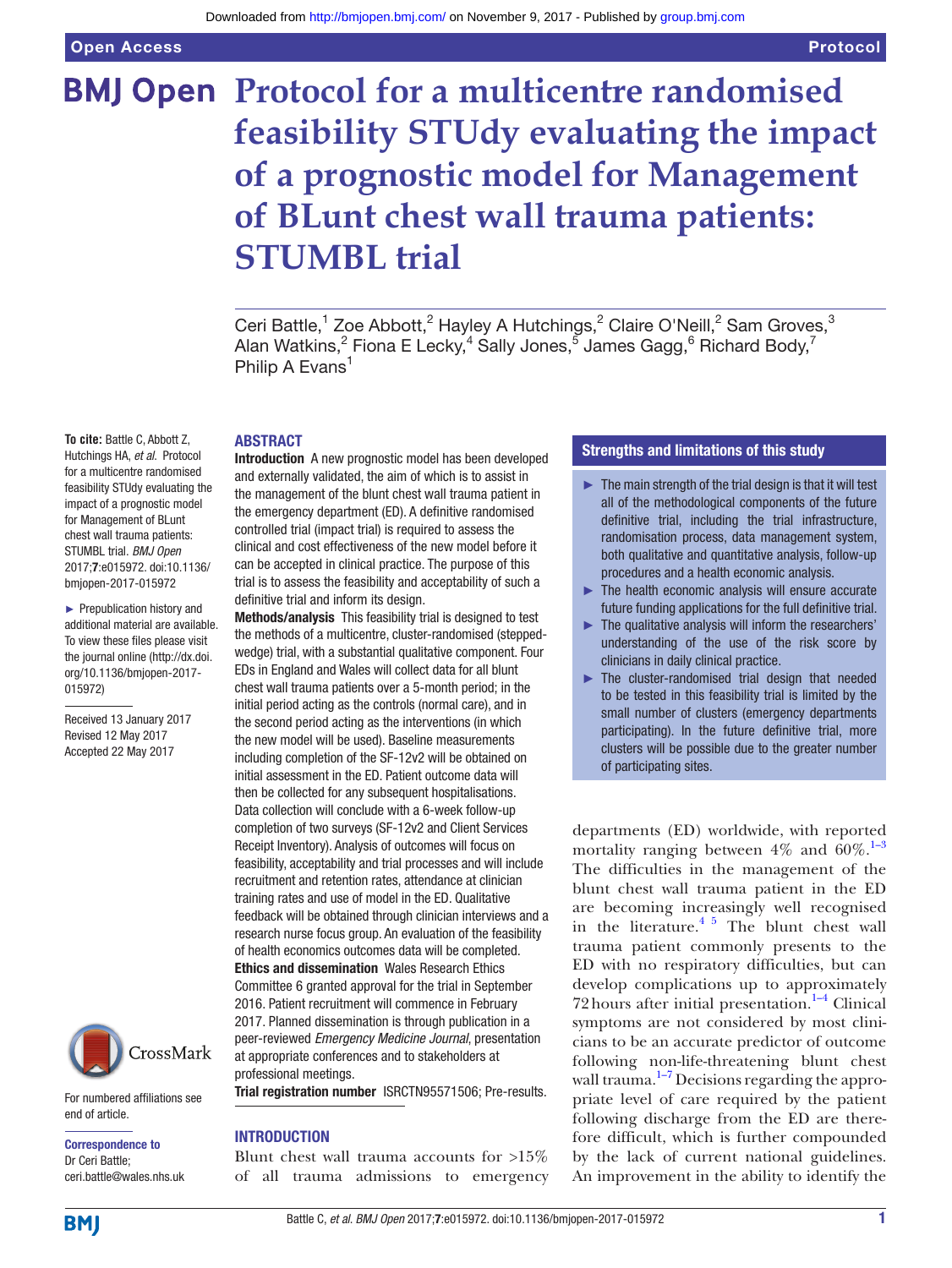high-risk blunt chest wall trauma patient on initial assessment in the ED would potentially lead to a reduction in these poor outcomes.<sup>89</sup>

A new prognostic model to assist in the management of blunt chest wall trauma patients in the ED has been developed and externally validated in a large multicentre study.<sup>1 5–7</sup> The model comprises five risk factors: age, number of rib fractures, pre-existing chronic lung disease, use of preinjury anticoagulants and oxygen saturation on initial assessment in the ED. The patient is scored on each risk factor and the total score is used to guide the clinician in the ED as to whether the patient should be admitted to the ward, critical care unit or can be safely discharged home (see online supplementary material 1). Guidelines recommend however that prognostic models should not be used in clinical practice until an impact study has been completed, in which the clinical application of the model has been tested.<sup>10 11</sup> Prior to undertaking a large definitive randomised controlled trial of the clinical and cost effectiveness of the prognostic model, a smaller-scale trial is required to address the issues of feasibility and acceptability.

#### Trial aims

The aim of this trial (protocol version 5, 6 January 2017) is to establish the feasibility and acceptability of the final definitive impact trial, which will ultimately determine whether the prognostic model can be used safely and effectively in clinical practice in the UK. The trial objectives are to (1) evaluate the infrastructure necessary to perform a future definitive trial, including the Trial Management Group, Trial Steering/Data Management Committee; (2) test the feasibility of the proposed stepped-wedge, cluster-randomised design; (3) evaluate and qualitatively explore the compliance of the clinicians in using the prognostic model (and reasons for non-compliance); (4) assess the appropriateness of the training manual and consistency of training provided by each principal investigator (PI); (5) quantify the number of patients required for a full definitive trial through the estimation of the magnitude of effect and necessary parameters, including the margin of error acceptable to achieve the proposed outcomes; (6) assess the processes of patient recruitment, consent and reasons for non-participation; (7) assess the quantity and potential patterns of missing data; (8) test the feasibility of collecting the proposed outcome measures for a full trial, including optimal time points, using the electronic case report form on the REDCap data collection system; and (9) decide whether a fully powered, multicentre randomised trial is indicated by formal assessment of feasibility trial findings against pre-set progression criteria.

# Methods and analysis

#### **Trial design and randomisation**

This feasibility trial is designed to test the methods of a multicentre, prospective, cluster-randomised (steppedwedge) trial, $12$  with a substantial qualitative component. Figure 1 outlines the trial procedure. There will be four hospitals participating in the trial, which will be run using a stepped-wedge design. In accordance with Medical Research Council guidance, $13$  the unit randomisation will be the EDs, rather than patients, since the intervention will be used by ED clinicians, with the aim of studying effects on patient outcomes. All participating EDs will begin as control sites, at the same time, testing conventional management without the model, for a period of 1month (control arm). Every month, following the initial month's data collection period as controls, one hospital will be randomly assigned to become an intervention arm



Figure 1 Schematic representation of the trial's timelines. PI, principal investigator.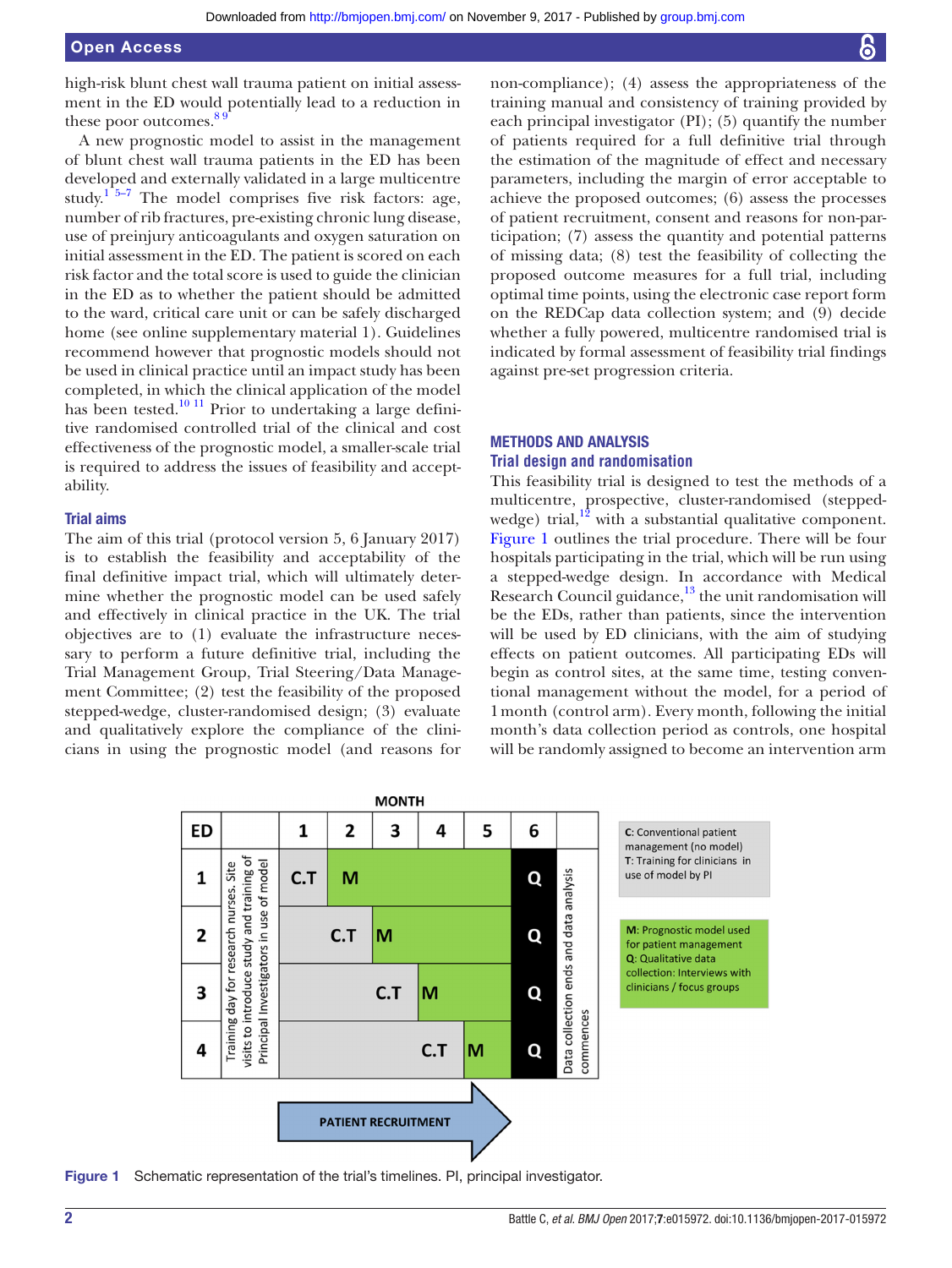(in which all clinicians in the ED will be using the risk model) sequentially, until all hospitals are acting as interventions.

The randomisation process applies to the hospitals (known as clusters) participating in the trial, rather than at a patient level. The order in which hospitals EDs convert to intervention status is based on a purely random process (involving only computer-generated random numbers, but no information on the individual hospitals or EDs) and can be regarded as equivalent to the drawing of names at random. As there are four hospitals participating in the trial, all patient recruitment will be completed over a 5-month period. This trial design will test the feasibility of the classic stepped-wedge design to be used in the future definitive trial.

During the control period, the doctors in each ED will receive training on the model from the PI in each ED. Each PI will be instructed at the start of the trial on how to train the clinicians and a training manual will be designed and provided.

#### Population

Patients will be included in the trial if they present to the ED with isolated blunt chest wall trauma, are aged  $\geq 18$ and are capable of giving consent to participation. Potential patients will be excluded if they are under the age of 18, lack capacity to give informed consent, present with any immediately life-threatening injuries or any concurrent injury that will determine the patient's management (rather than the chest trauma). Patients will be withdrawn from the trial if they lose capacity (including death) to complete the surveys and if they request to be withdrawn. These data will be recorded as part of the assessment of the trial's success criteria in order to inform the design of the future definitive trial. A list of all patients who decline to participate will also be completed in order that the trial team can assess the recruitment rates at the end of the study.

#### Setting and recruitment

This multicentre feasibility trial will be run in the EDs of the Royal Gwent Hospital in Newport, Musgrove Park Hospital in Taunton, Salford Royal Hospital and Manchester Royal Infirmary (all large teaching hospitals located in the UK). The clinicians or research nurses in the ED will screen, recruit and consent eligible patients to the trial.

#### Sample size

A 5-month recruitment period has been proposed. In 2015, >1200 blunt chest wall trauma patients presented to the ED of the hospital of the trial research team, with  $>100$  of these admitted. If the four participating hospitals recruit for 5months each, between 30 and 80 patients per site should be recruited, allowing for loss to follow-up, low response rates with follow-up surveys and difficulties with recruiting at weekends if research nurses only work Monday to Friday. This sample size is the

minimum number of participants considered necessary to test the processes of data collection, based on existing recommendations with respect to the number of patients required to yield meaningful estimates of parameters of interest.<sup>14</sup>

The analysis will lead to an estimation of the sample size for the definitive trial needed to yield 80% power when using a significance level of 5%, by establishing non-inferiority between use of the prognostic tool and standard care, as revealed by the feasibility study.

The analysis will include descriptive data (means and SD) on all outcomes collected, including levels of missing data, leading to the calculation of clinically important differences. The conventional sample size calculations for the future definitive trial will be developed using this analysis and the consensus among the Trial Management Group and Trial Steering Committee of the minimal clinically important difference in these measures. If the recruitment and retention plan is shown to be optimistic in this feasibility trial, then this is an important finding which will inform the sample size calculation for the future main definitive trial.

#### Interventions

The intervention being investigated in this study is the use of the prognostic model to guide the clinicians' clinical decision-making. The model will be used by the clinician during the initial patient assessment and will provide a suggestion of the appropriate management in terms of whether the patient can be safely discharged home or whether they need admission to either a ward or critical care. There will be no other differences in patient care. Figure 2 describes the patients' journey through the trial. All patients will be required to complete one survey  $(SF-12v2)$ ,<sup>15</sup> on initial presentation to the ED and two more surveys at 6weeks post injury (SF-12v2 and a Client Services Receipt Inventory). A sample of the clinicians using the model will be asked to attend a short interview in which they will be asked to discuss the model in relation to clinical practice. The research nurses will be required to attend a focus group in which there will be a discussion about the trial's methodology including specifically issues around data collection.

#### Strategies to improve adherence to interventions

Full training (including a training manual) on the use of the model and the trial design will be provided for each hospital's PI, who will then be responsible for training the doctors working in their ED. Feedback from a sample of the clinicians regarding the model will be provided through a short interview, at a convenient time and location. All documentation will be available in the Welsh language where applicable, working in conjunction with the Language Awareness Infrastructure Support Service. Patients will be offered the chance to be entered into a prize draw if they return their surveys at 6weeks post injury.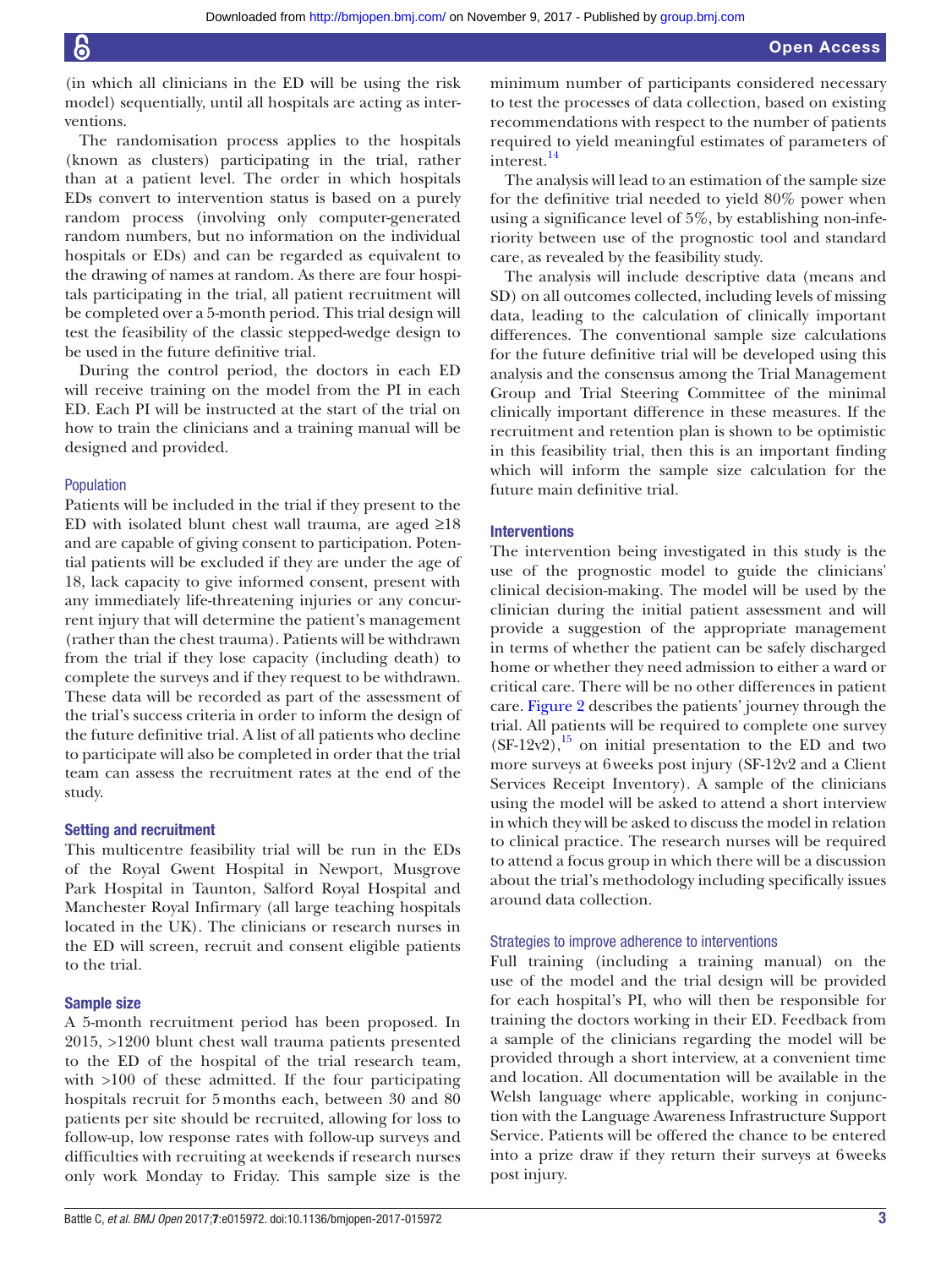

Figure 2 Summary of the patients' journey through trial. ED, emergency department.

#### Outcome measures

#### Primary outcome measure

Patient recruitment rate will be recorded as the number of eligible patients who consent to trial participation at the end of the 5-month data collection period, at each site.

#### Secondary outcome measures

- 1. 'Clinician recruitment rate' will be recorded as the number of eligible clinicians working within the participating ED who agree to take part in the study by the end of the 5-month data collection period, at each site.
- 2. 'Response rate of follow-up data' (quality-of-life surveys) will be recorded as the number of patients returning postal surveys at the end of the 5-month data collection period, at each site.
- 3. 'Clinicians Training Attendance rate' will be recorded as the number of clinicians who receive formal training in the use of the model, prior to the second data collection period (intervention arm), at each site.
- 4. 'Compliance with use of model rate' will be recorded as the number of times the clinician used the risk

model for an eligible patient, at the end of the second data collection period (intervention arm).

- 5. 'Overall mean quality of life' as reported using the SF-12v2 survey for patients, at the end of the control and intervention data collection periods (compared with baseline taken on initial assessment in the ED), at each participating site.
- 6. 'Resource usage by patients as a result of the intervention' as reported on the Client Services Receipt Inventory at 6-week follow-up.

#### **Data collection**

Data collection to be completed by the on-site research nurse and will include (1) SF-12v2 survey and prognostic model (if used) completed in the ED; (2) mechanism of injury, a measure of pre-admission frailty, admission status, hospital and intensive care unit (ICU) length of stay, occurrence of complications (mortality or pulmonary morbidity) and readmission to hospital will be obtained from medical records prospectively, during the patient's hospitalisation; and (3) at 6weeks post injury, the second quality-of-life questionnaire (SF-12) and Client Services Receipt Inventory will be sent out to the patient for completion.

Data collection to be completed by the qualitative researcher will include (1) attendance at the PI-led training sessions at two sites in order to assess consistency of training provided between sites and the appropriateness of the training manual; (2) clinicians will be asked to complete an online feedback survey after the training session to collect their views about the training, for example; travel and time costs incurred, completeness, appropriateness and if they have any suggestions about possible improvements; (3) a total of eight doctors (two from each site) who are using the model will be interviewed at the end of the study period to understand how the tool was used, ease and time of use, as well as problems with its use. If it arises, the study team will need to also understand a situation in which the model could have been used, but was not used, and why that might have occurred. Doctors at participating sites who have not used the model (if any) will be invited to participate in interviews to explore their reasons; and (4) a focus group will be facilitated by the qualitative researcher in which the research nurses responsible for data collection will discuss the trial process in depth.

An evaluation of the feasibility of health economics outcomes data will be completed as part of the trial. As this is a feasibility trial, the focus will be on establishing the most appropriate framework for a future health economic analysis in the full definitive trial. The feasibility of collecting data on outcome and resource use will be assessed. A provisional assessment of the cost categories associated with the intervention (eg, staff time associated with training and use of the model) will be completed through discussion with the qualitative researcher completing the telephone interviews.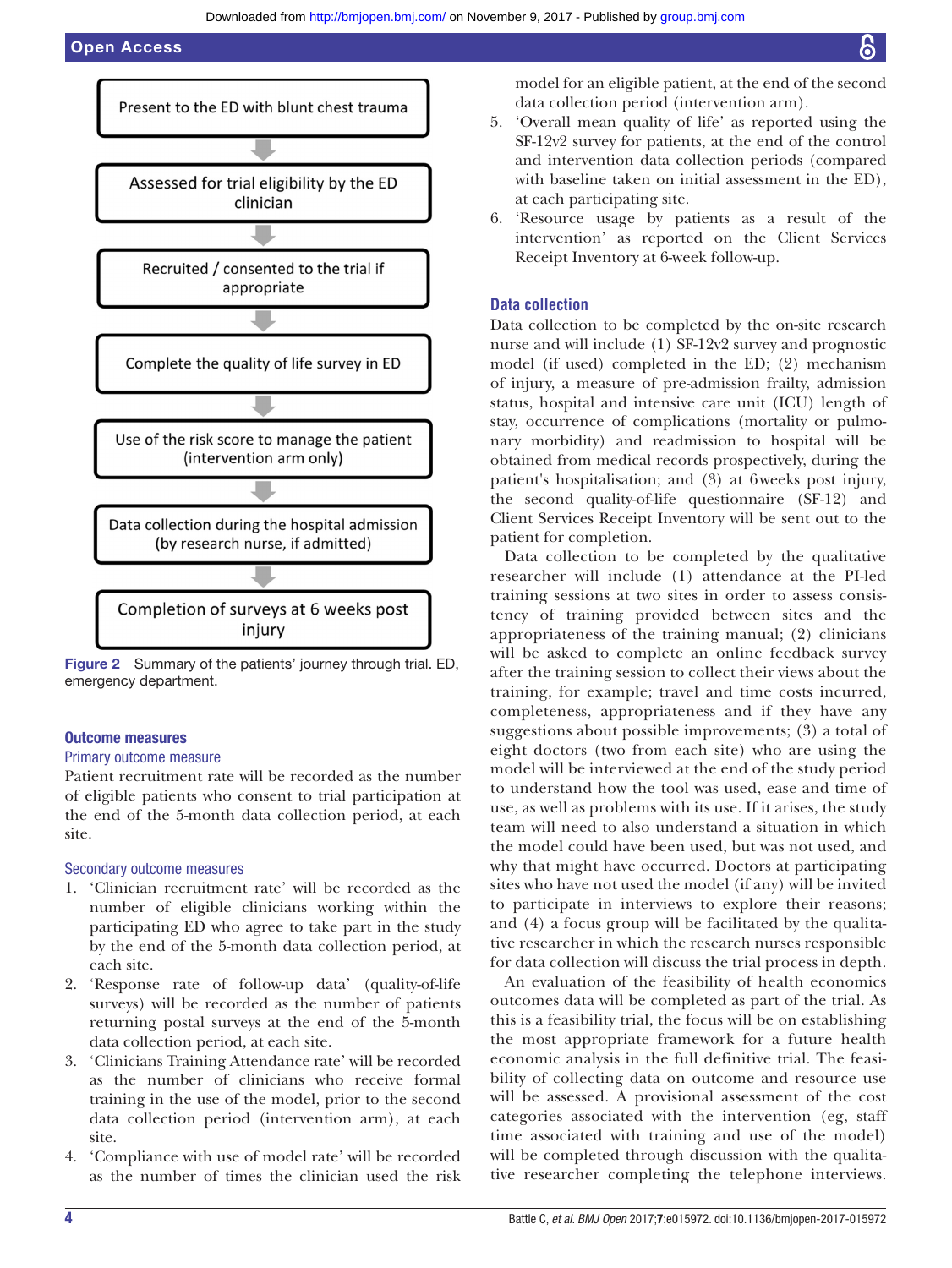To capture resource usage by patients as a result of the intervention, from a National Health Service/Personal Social Service perspective, an adapted resource usage questionnaire will be used. The use of the SF-12v2 will be considered as a measure to derive utilities using the SF-6D. Data will be assessed to examine the completeness of data captured, such as response rate and potential missing items.

#### Data management

Research Electronic Data Capture (REDCap) will be used for data capture and for completion of the electronic case report forms, hosted at Swansea University.<sup>16</sup> REDCap is a secure, web-based application designed to support data capture for research studies, providing (1) an intuitive interface for validated data entry, (2) audit trails for tracking data manipulation and export procedures, (3) automated export procedures for seamless data downloads to common statistical packages and (4) procedures for importing data from external sources. The use of the REDCap system will be discussed in the focus group with the research nurses who will be completing the electronic case report forms. Feedback will be used to adapt the system to improve the setup, prior to the commencement of the full definitive trial.

#### Statistical methods

#### Quantitative data analysis

*Criteria of study success*: In order to evaluate the success of the feasibility trial, with the view to continue to a full definitive impact trial, the Data Monitoring Committee will assess the final results using the ACCEPT model, developed by Charlesworth *et al*).17 The predetermined success criteria are highlighted in box 1.

#### Qualitative data analysis

Focus groups and interviews will be audio recorded and sent to a professional transcription service for verbatim transcription. The qualitative researcher will oversee this process and on receipt of transcripts will check

#### Box 1 Trial feasibility criteria

#### *Sample size and participants*

- 1. ≥95% of clinicians working within the participating emergency department agree to take part in the study.
- 2. ≥80% of eligible patients consent to data collection and follow-up.
- 3. Follow-up data for primary outcomes can be collected for ≥80% of patients.

#### *Interventions*

- 1. All clinicians involved in the trial receive formal training in the use of the model.
- 2. 90% compliance with use of the model during intervention period. *Outcomes*
- 1. Mean quality of life reported in the intervention arm is not less than 80% of that reported in the control arm.
- 2. Outcome measures reported in the intervention period are equal to, or better than, those reported during the conventional management period.

them for accuracy against the original recording and undertake anonymisation in accordance with best practice standards. The cleaned and anonymised transcripts will be uploaded into NVIVO 10—a qualitative data analysis program.18 The qualitative researcher will code the transcripts thematically using a code book which developed initially from the background literature and feedback on the training as well as issues which will emerge through the process of constant comparison which underpins qualitative data analysis. A subsample of coded transcripts will be checked by a second qualitative researcher (by reciprocal arrangement within the wider team at the trials unit) using the coder comparison query tool.

#### Trial monitoring and managemen

An independent, joint Trial Steering/Data Monitoring Committee will be formed that has no link to the sponsor and has no competing interests. The role of the committee will be to monitor adverse and serious adverse events, stopping criteria and trial endpoint success criteria analysis. Stopping criteria will include (1) a 5% increase in each of the hospitals, in the number of patients with an unplanned representation to the ED due to development of complications, leading to I admission and unexpected death (following direct discharge from the ED on initial presentation), in the intervention period compared with the control period; and (2) a 5% increase in each of the hospitals, in the number of patients identified as having a delayed admission to ICU leading to unexpected death, in the intervention period compared with the control period. The committee will also be responsible for the overall supervision of the trial to ensure the trial is completed according to rigorous sta

There will be no direct change to patient care; however, once the model has been introduced to each ED, the clinicians will be required to use the prognostic model to guide their management decisions for the patient. The model will only be used as a guide to management; however, if the clinician believes the suggestion of the risk score places the patient at risk, they can over-ride the prognostic model. This would be documented and reviewed by the trial team. Although there are a number of expected adverse events for blunt chest wall trauma patients, the PI may take appropriate urgent safety measures in order to protect research participants against any immediate hazard to their health or safety, without prior authorisation from a regulatory body. Any serious adverse event and urgent safety measures will be reported to the CI immediately with details of the measure and a plan for further action. The chief investigator (CI) or sponsor will notify the main Research Ethics Committee and Trial Steering Committee. Serious adverse events will include (1) death or ICU admission in patients who have been discharged home as suggested by the risk score and (2) any trial patient complaint.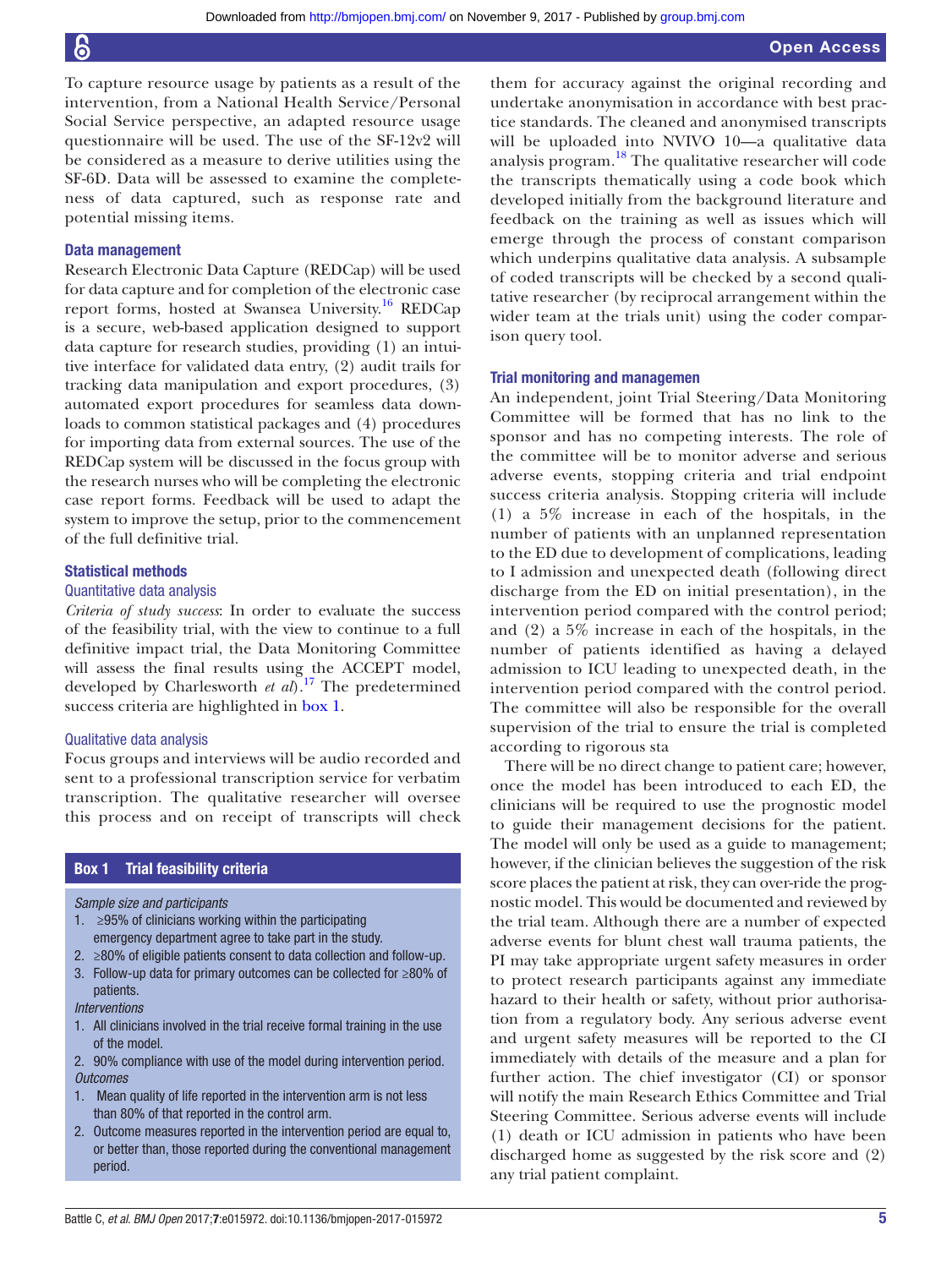# Ethics and dissemination **Ethical issues**

This trial has received ethics approval by the Wales Research Ethics Committee 6 (ref: 16/WA/0290). Any arising important protocol modifications (such as changes to eligibility criteria, outcomes, analyses) will be communicated to the relevant parties (investigators, Research Ethics Committee / International Review Board, trial participants, trial registries, journals, regulators) in a timely manner. Compliance with this will be monitored by the trial sponsor (ABMU Health Board R&D Department). Informed consent will be obtained by the clinicians or research nurses who will all have received 'protocol and informed consent specific training' in alignment with the principles of Good Clinical Practice and who have signed the trial delegation log. Consent will be sought, following a full introduction to the study and once the patient has had time to discuss the Patient Information Sheet with a family member/carer (as appropriate). A study withdrawal letter will also be attached to the Patient Information Sheet in case the patient wishes to withdraw consent in the first week following recruitment.

The trial's CI will take responsibility to ensure that patient anonymity is protected and maintained. Information with regards to study patients will be kept confidential and managed in accordance with the Data Protection Act, NHS Caldicott Guardian, The Research Governance Framework for Health and Social Care and Research Ethics Committee Approval. All patients will be allocated a study number once informed consent is obtained. Personal data will only be identifiable by this study number during data collection. All patient identifiable data will be removed and data anonymised once data collection using the survey is complete. The CI will act as the custodian of the data and the records will be kept securely for a further 5 years in the Health Board archive facility. The Caldicott Guidelines will be adhered to throughout the study.

#### Dissemination policy

Dissemination of the outputs from this trial is proposed through publication in an appropriate *Emergency Medicine Journal* and by presentation at relevant international conferences. The aim of this feasibility trial is not to report definitive results regarding clinical and cost effectiveness; however, any important outputs produced in the trial related to the prognostic model will be published in appropriate medical journals as follow-on articles from our previous published work in this area. We will disseminate our findings to stakeholders via professional meetings. The Trauma and Audit Research Network (TARN) newsletter will be used to disseminate the results to the Trauma leads in each ED participating in TARN in the UK.

#### Author affiliations

<sup>1</sup> Emergency Department, Welsh Institute of Biomedical and Emergency Medicine Research, Morriston Hospital, Swansea, UK

<sup>2</sup>Swansea University Medical School, Swansea University, Swansea, UK

<sup>3</sup>College of Human and Health Sciences, Swansea University, Swansea, UK 4 School of Health and Related Research,Sheffield University. Salford Royal NHS Foundation Trust, Salford, UK

5 Emergency Department, Royal Gwent Hospital, Newport, UK

6 Emergency Department, Musgrove Park Hospital, Taunton, UK

<sup>7</sup> Emergency Department, Manchester Royal Infirmary, Manchester, UK

Contributors All authors of the paper have contributed to the design of the trial. CB wrote this protocol and all other authors edited and made revisions for intellectual content. PE, HH FL, JG and SJ have been involved in the background development and validation work leading up to this trial. For the protocol development, PE, FL, RB, SJ and JG provided the Emergency Medicine expertise, SG provided the health economic expertise, AW provided the statistical expertise, HH provided patient reported outcomes expertise, HH and ZA and overall methodological expertise and CON developed and wrote the qualitative aspects of the protocol. All authors have read and approved the final manuscript for publication.

Funding This trial is supported by a Research for Patient and Public Benefit (RfPPB) Grant by Health and Care Research Wales. Project reference: 1193.

Disclaimer The funding sources have no role in the design of this trial. The views expressed are those of the author(s) and not necessarily those of the NHS, Health and Care Research Wales, the NIHR or the Department of Health

Competing interests None declared.

Ethics approval Wales REC 6.

Provenance and peer review Not commissioned; externally peer reviewed.

Open Access This is an Open Access article distributed in accordance with the Creative Commons Attribution Non Commercial (CC BY-NC 4.0) license, which permits others to distribute, remix, adapt, build upon this work non-commercially, and license their derivative works on different terms, provided the original work is properly cited and the use is non-commercial. See: http://creativecommons.org/ licenses/by-nc/4.0/

© Article author(s) (or their employer(s) unless otherwise stated in the text of the article) 2017. All rights reserved. No commercial use is permitted unless otherwise expressly granted.

#### **REFERENCES**

- 1. Battle CE, James K, Hutchings H, *et al*. Risk factors for the development of complications in blunt chest wall trauma: a retrospective study. *Injury* 2013;44:1171–6.
- 2. Brasel KJ, Guse CE, Layde P, *et al*. Rib fractures: relationship with pneumonia and mortality. *Crit Care Med* 2006;34:1642–6.
- 3. Bergeron E, Lavoie A, Clas D, *et al*. Elderly trauma patients with rib fractures are at greater risk of death and pneumonia. *J Trauma* 2003;54:478–85.
- 4. Unsworth A, Curtis K, Asha SE. Treatments for blunt chest trauma and their impact on patient outcomes and health service delivery. *Scand J Trauma Resusc Emerg Med* 2015;23:17.
- 5. Battle CE, Hutchings H, Evans PA. Risk factors that predict mortality in patients with blunt chest wall trauma: a systematic review and meta-analysis. *Injury* 2012;43:8–17.
- 6. Battle C, Hutchings H, Lovett S, *et al*. Predicting outcomes after blunt chest wall trauma: development and external validation of a new prognostic model. *Crit Care* 2014;18:R98.
- 7. Battle CE, Hutchings H, Evans PA, *et al*. Expert opinion of the risk factors for morbidity and mortality in blunt chest wall trauma: results of a national postal questionnaire survey of Emergency Departments in the United Kingdom. *Injury* 2013;44:56–9.
- 8. Ahmad MA, Delli Sante E, Giannoudis PV. Assessment of severity of chest trauma: is there an ideal scoring system? *Injury* 2010;41:981–3.
- 9. Blecher GE, Mitra B, Cameron PA, *et al*. Failed Emergency Department disposition to the ward of patients with thoracic injury. *Injury* 2008;39:586–91.
- 10. Moons KG, Altman DG, Vergouwe Y, *et al*. Prognosis and prognostic research: application and impact of prognostic models in clinical practice. *BMJ* 2009;338:b606–90.
- 11. Moons KGM, Royston P, Vergouwe Y, *et al*. Research methods and reporting. *Prognosis and prognostic research: what, why and how? BMJ* 2009;338:1317–20.
- 12. Brown CA, Lilford RJ. The stepped wedge trial design: a systematic review. *BMC Med Res Methodol* 2006;6:54.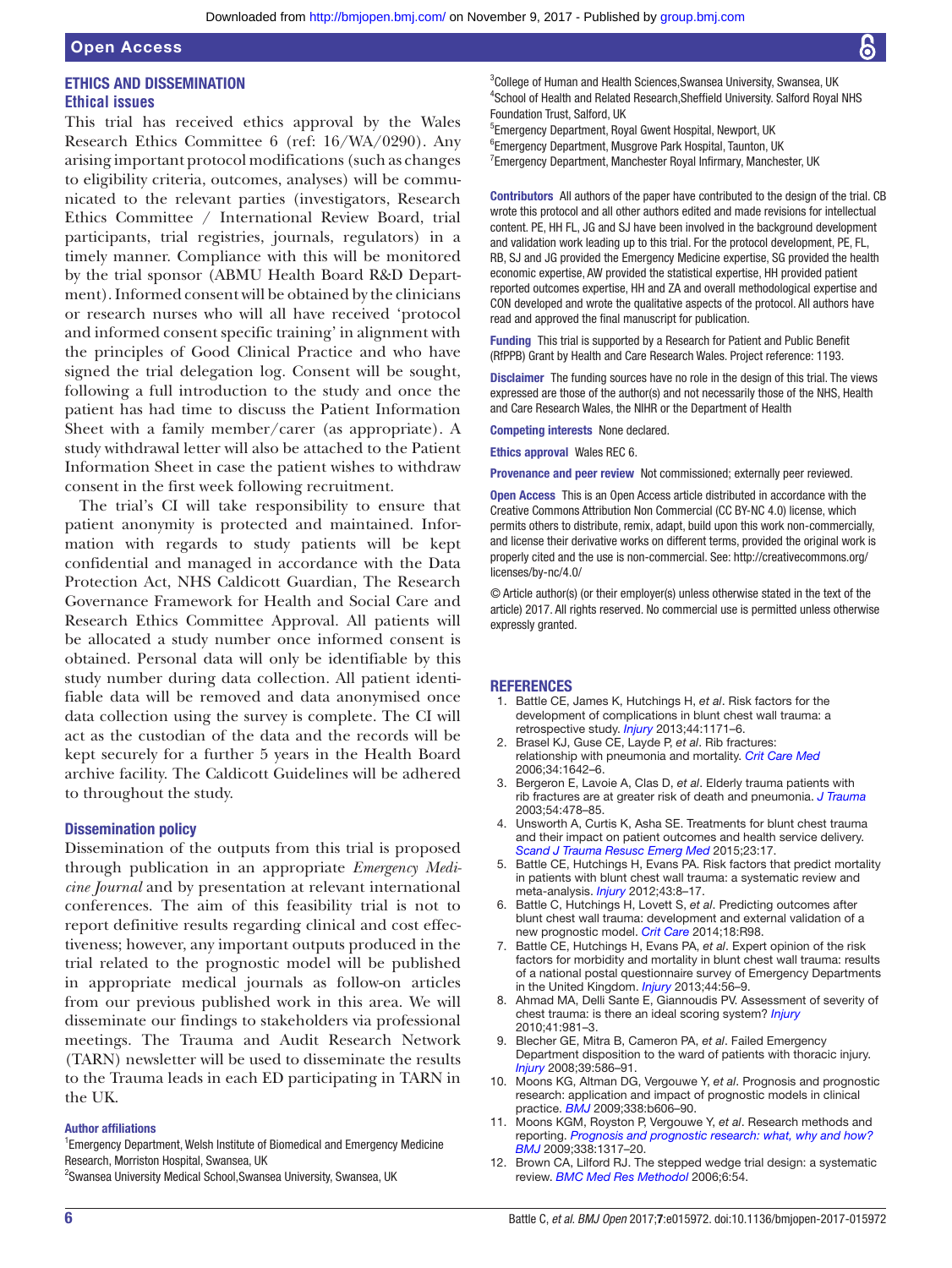# Open Access

# $\epsilon$

- 13. Medical Research Council. Developing and evaluating complex interventions: new guidance. . Available at www.mrc.ac.uk/complex interventionsguidance.
- 14. Lancaster GA, Dodd S, Williamson PR. Design and analysis of pilot studies: recommendations for good practice. *J Eval Clin Pract* 2004;10:307–12.
- 15. Ware J, Kosinski M, Keller SD. A 12-Item Short-Form Health survey: construction of scales and preliminary tests of reliability and validity. *Med Care* 1996;34:220–33.
- 16. Harris PA, Taylor R, Thielke R, *et al*. Research electronic data capture (REDCap)--a metadata-driven methodology and workflow process for providing translational research informatics support. *J Biomed Inform* 2009;42:377–81.
- 17. Charlesworth G, Burnell K, Hoe J, *et al*. Acceptance checklist for clinical effectiveness pilot trials: a systematic approach. *BMC Med Res Methodol* 2013;13:78.
- 18. QSR International: NVIVO. http://www.qsrinternational.com/what-isnvivo